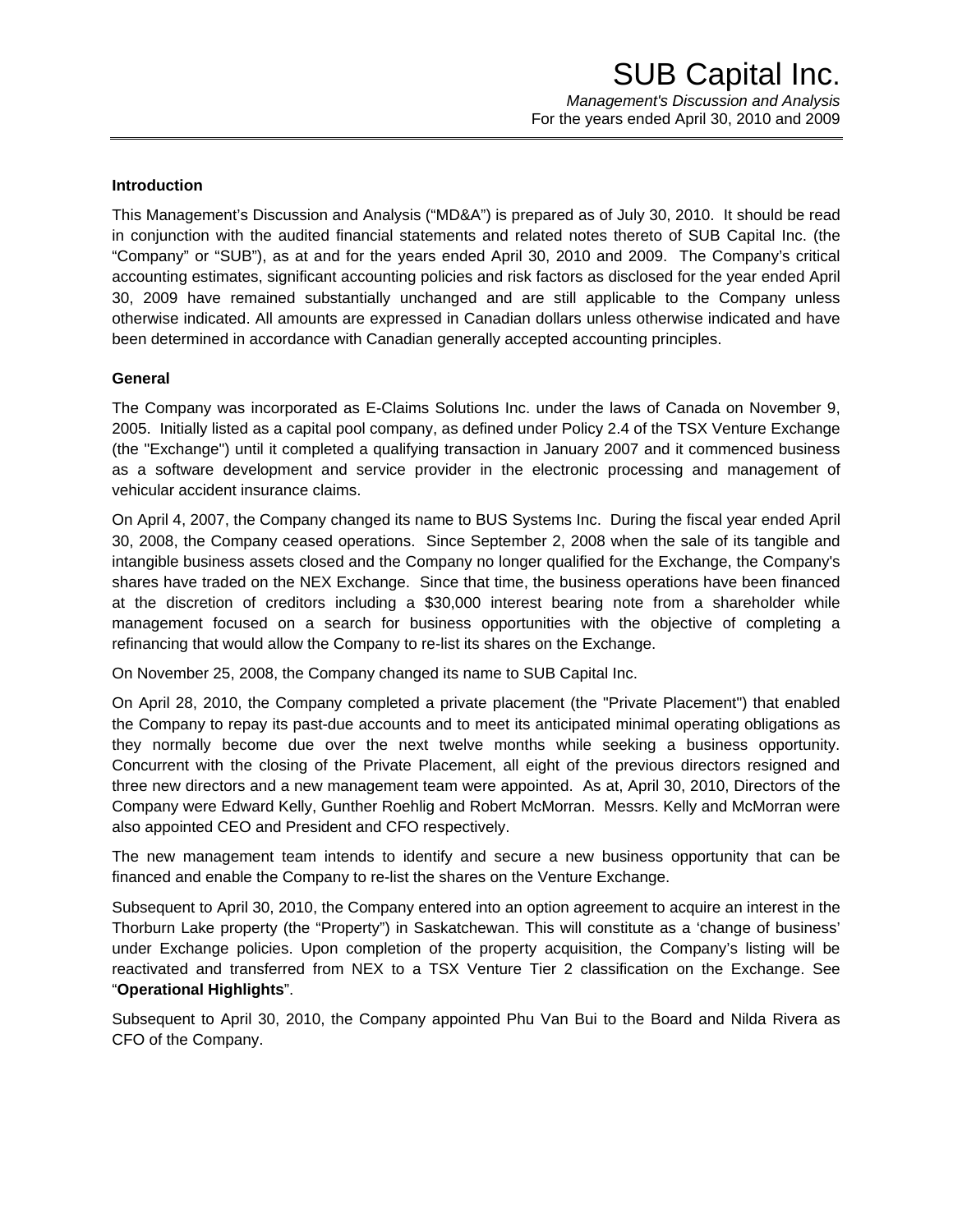## **Basis of financial statement presentation**

The Company's audited financial statements for the years ended April 30, 2010 and 2009 have been prepared in accordance with generally accepted accounting principles applicable to a going concern, which assumes that the Company will be able to meet its obligations and continue its operations for its next fiscal year. Realization values may be substantially different from carrying values as shown and the financial statements do not give effect to adjustments that would be necessary to the carrying values and classification of assets and liabilities should the Company be unable to continue as a going concern. At April 30, 2010, the Company, has a working capital and shareholders' equity of \$337,382.

Although the Company had sufficient funds on hand to meet its minimal operating requirements over the next twelve months, additional financing will be required to meet its obligations and commitments to maintain its option to acquire an interest in the newly acquired Property.

## **Forward-looking statements**

Forward-looking statements look into the future and provide an opinion as to the effect of certain events and trends on the business. Forward-looking statements may include words such as "plans", "intends", "anticipates", "should", "estimates", "expects", "believes", "indicates", "suggests" and similar expressions.

This MD&A, in particular the "Outlook" section, contains forward-looking statements. These forwardlooking statements, including without limitation: statements about the Company's plans to seek a business opportunity and outlook; interpretations and discussion of possible alternatives in seeking business opportunities. As such all forward-looking statements are based on current expectations and various estimates, factors and assumptions and involve known and unknown risks, uncertainties and other factors. It is important to note that: unless otherwise indicated, forward-looking statements in this MD&A describe the Company's expectations as of July 30, 2010. Readers are cautioned not to place undue reliance on these statements as the Company's actual results, performance or achievements may differ materially from any future results, performance or achievements expressed or implied by such forward-looking statements if known or unknown risks, uncertainties or other factors affect the Company's business, or if the Company's estimates or assumptions prove inaccurate. Such risks and other factors include, among others, risks related to the integration of acquisitions; risks related to operations; actual results of current exploration activities; actual results of current reclamation activities; conclusions of economic evaluations; changes in project parameters as plans continue to be refined; any applicable future prices of products that might relate to the development of a business opportunity; accidents, labor disputes and other relevant business risks; delays in obtaining governmental approvals or financing or in the completion of development or construction activities, as well as those factors discussed in the section entitled "Risk Factors" appearing elsewhere herein. Therefore, the Company cannot provide any assurance that forward-looking statements will materialize; and subject to applicable laws, the Company assumes no obligation to update or revise any forward-looking statement, whether as a result of new information, future events or any other reason.

The material assumptions that were applied in making the forward looking statements in this MD&A include: execution of the Company's existing plans or its on-going search for new business opportunities and any related financing that will be required, either of which may change due to changes in the views of the Company or if new information arises which makes it prudent to change such plans or searches; and, the accuracy of the current perspective that on-going or proposed exploration projects can be financed.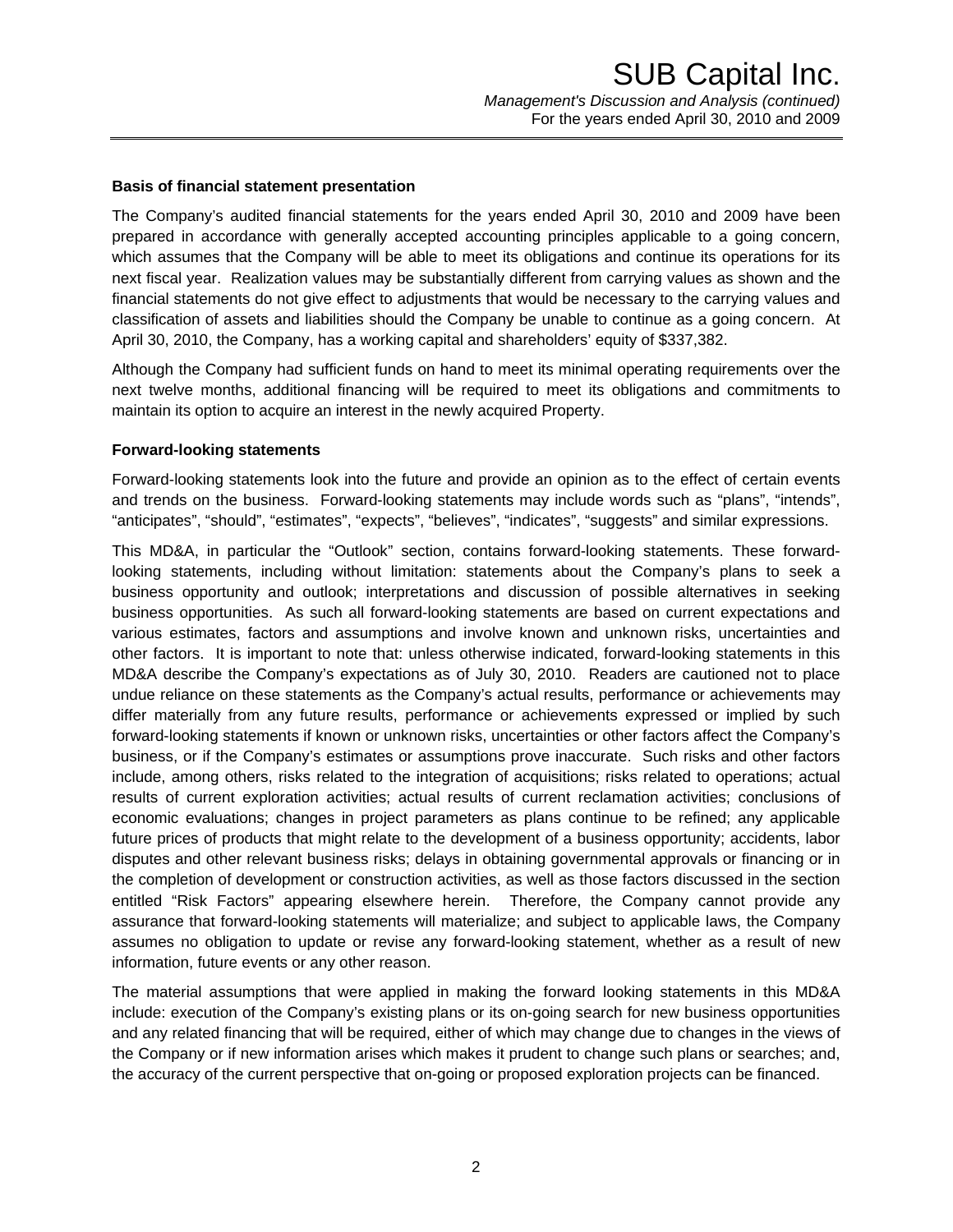For a description of material factors that could cause the Company's actual results to differ materially from the forward-looking statements in this MD&A, please see **Risks and Uncertainties**.

# **Operational highlights**

## *- Consolidation of common shares*

On November 28, 2009 the shareholders approved a consolidation of common shares on the basis of ten (10) old shares for each new share. All share quantities referred to herein including references to the number of shares and earnings per share information pertaining to periods prior to the consolidation have been restated to reflect the share consolidation.

## *- Advances from shareholder*

During the year, an additional \$15,000 was advanced to the Company under the terms of a \$50,000 credit facility provided by shareholder.

## *- Private Placement*

On April 28, 2010, the Company generated net proceeds of \$513,997 by issuing a total of 6,500,541 shares that were sold pursuant to the terms of a private placement agreement .

## *- Appointment of new directors and officers*

Concurrent with the completion of the Private Placement all eight of the former Directors resigned and a new leadership group consisting of three directors of which two are also officers was appointed.

### *- Payment of overdue accounts*

On April 30, 2010, following completion of the Private Placement all of the Company's overdue accounts were re-paid in full including a \$30,000 demand note and applicable interest that was held by a former shareholder.

# *- Thorburn Lake Property Option Agreement*

On June 25, 2010, the Company entered into an option agreement for a 75% interest in a uranium prospect known as the Thorburn Lake Property in Saskatchewan (the "Thorburn Option Agreement"). This transaction is subject to the approval of the Exchange. The Company has yet to formulate an exploration plan for the property. Exchange approval will only be granted in conjunction with the Exchange's acceptance of the Company's change of business reactivation to secure a Tier 2 listing.

### *- Cancellation of escrow shares*

On July 26, 2010, the Company cancelled and returned to treasury 109,246 common shares held in escrow.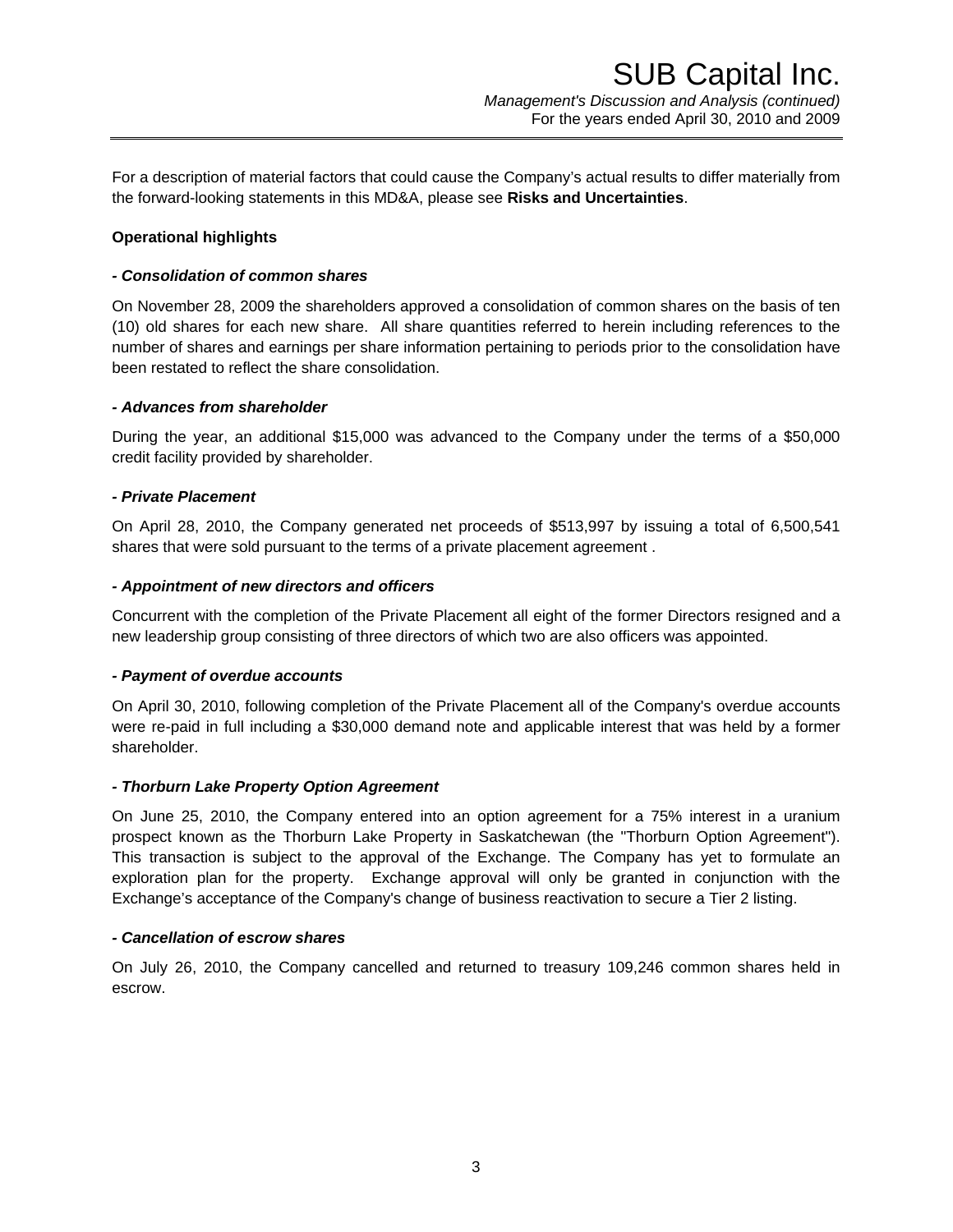### *- Change of Business Reactivation - Tier 2 Listing*

As of July 30, 2010, the Company was in process of completing a change of business reactivation to secure a Tier 2 listing on the Exchange.

### *- Appointments*

On July 23, 2010., the Company appointed Phu Van Bui to the Board and Nilda Rivera as CFO of the Company.

### **Operations**

### *- Year ended April 30, 2010*

Operating costs for the year ended April 2010 totaled \$232,379 compared to \$249,337 in 2009. During the quarter ended April 2010, operating expenses increased by \$172,567 from \$74,812 for the nine month period ended January 2010. A significant portion of the fourth quarter increase was attributable to increased corporate activity as a result of the completion of the Private Placement on April 28, 2010 and related matters and management changes. Fourth quarter operating expenses also included: \$88,600 in stock-based compensation recorded on options granted to the new officers and Directors; and \$90,867 in legal fees incurred to cover filing requirements and the cost of other legal assistance related to the Company's financing and management changes.. In addition, fourth quarter operating expenses included a provision for accounting and auditing charges incurred to complete the year end audited financial statements and address transitional issues.

Since the sale of substantially all of the Company's assets and business operations on September 2, 2008 (the "Asset Sale") and throughout the year ended April 30, 2010, the Company's operations have been restricted to sustaining the Exchange listing and seeking new business opportunities. Comparative information for the year ended April 2009 contains revenues and operating expenses that related to business activities prior to the Asset Sale. These expenses largely relate to 2009 figures for sales, depreciation, information systems, rent, salaries and benefits and consequently no comparative expense has been incurred since that time. Operating results for 2009 also included a \$148,256 gain reported on the Asset Sale to result in net income for 2009 of \$12,983 compared to a loss of \$232,379 for the year ended April 2010.

During the year ended 2010, the Company incurred a total of \$4,685 in interest expenses of which bank charges and penalties accounted for \$1,056 and \$3,626 related to interest on advances from a shareholder in the form of a 15% Demand note (the "Shareholder Note"), compared to \$20,399 in the prior year which included comparable bank fees with the remainder incurred on 2 debt instruments totaling \$210,630 that were liquidated with proceeds from the Asset Sale on September 2, 2009.

In 2009, the Company incurred a financing fee of \$11,208 in order to secure a \$50,000 financing facility from a shareholder. The financing fee consideration paid on the financing facility consisted of 22,416 shares at a price of \$0.50 each.

Office expenses over the 2-year period remain substantially unchanged on a year to year basis; \$26,186 for 2010 compared with \$27,560 in 2009. However, a significant portion of the 2009 expenses were incurred in the period prior to the Asset Sale on September 2, 2009 and in 2010, approximately \$19,565 was incurred in the fourth quarter.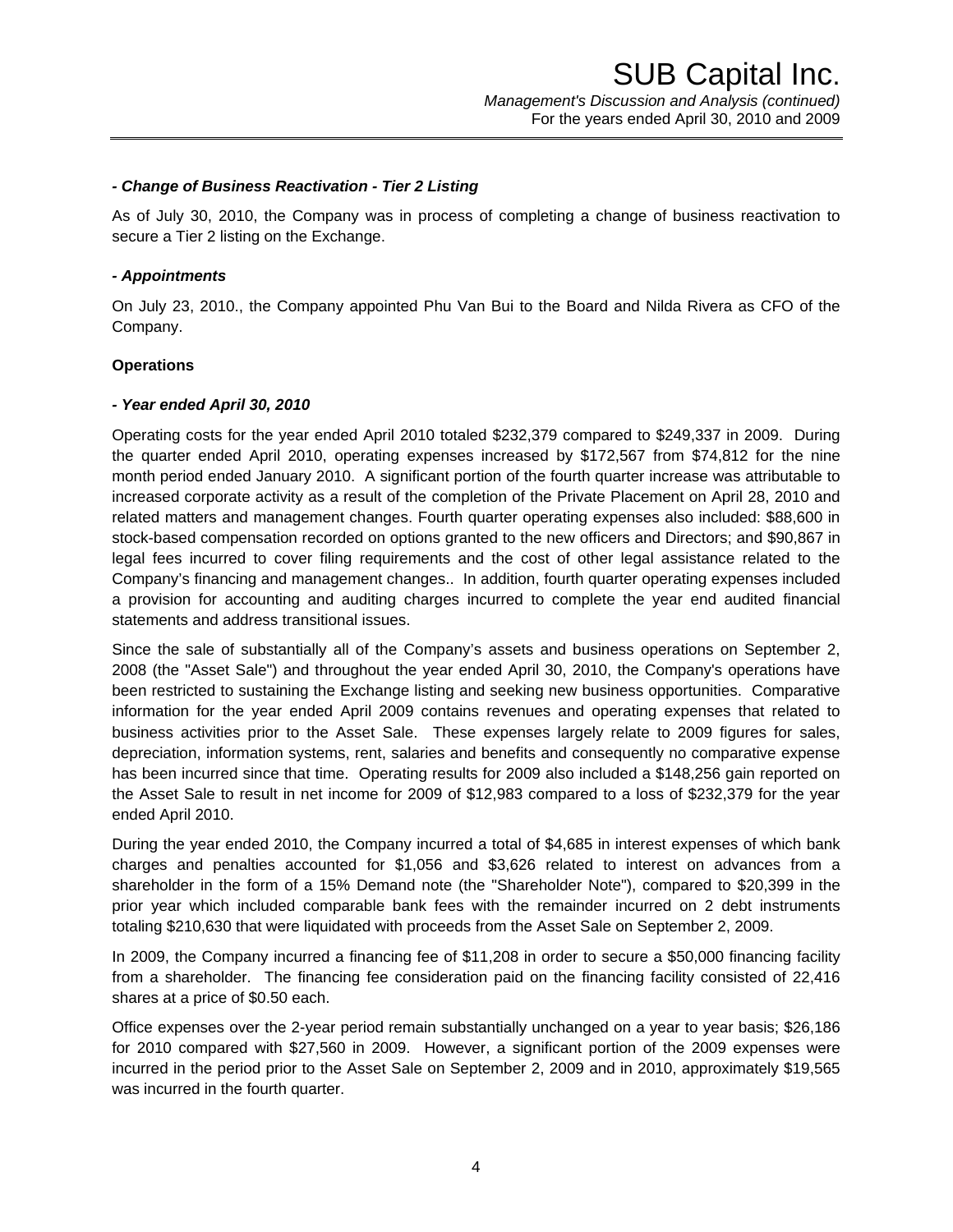# *- Quarter ended April 30, 2010*

Operating expenses for the fourth quarter ended April 30, 2010 totaled \$157,567, (April 2009 - \$43,827) for an increase of \$113,740. As detailed in the operations discussion for the year ended April 30, 2010, a significant portion of the 2010 fourth quarter operating expenses was attributable to increased corporate activity as a result of the completion of the Private Placement on April 28, 2010 and related matters and stock-based compensation incurred on the granting of options to the new directors, officers and advisors appointed in April 2010. In 2009, fourth quarter operating expense increases were largely attributable to year end accruals for professional fees including an accrual for the annual audit fee and legal fees incurred to settle liabilities in consideration for shares issued.

## **Mineral Property Interests**

Subject to Exchange approval, the Company intends to secure an option on a 75% interest in the Thorburn Lake Property pursuant to the terms of the Thorburn Option Agreement dated June 25, 2010. In order to exercise its option, the Company will pay an initial \$30,000 on receipt of Exchange approval and in order to maintain its interest, the Company must make the following option payments:

- a) \$100,000 on or before December 31, 2011
- b) \$200,000 on or before December 31, 2012
- c) \$300,000 on or before December 31, 2013

Further, to maintain its option, the Company must also incur exploration expenditures totaling \$2,400,000 by February 22, 2014, of which, \$200,000 must be spent by not later than December 31, 2011. The property is subject to a 1% net smelter return ("NSR") which the Company May purchase at anytime for \$1,000,000 less any payments made by the Company prior to the election to purchase. The Company has the right to terminate the Thorburn Option Agreement at anytime by giving 30 days notice subject to a requirement to meet any unsatisfied obligations that shall have accrued up until such termination.

Management anticipates that Exchange approval will be granted in conjunction with completion of a change of business reactivation on the Exchange as a tier 2 issuer.

### **Exploration Plans and Activity**

As of July 30, 2010, the Company has not yet completed any exploration on the Thorburn Lake Property. Once Exchange approval for the Thorburn Lake Property acquisition has been received, the Company intends to complete a definitive exploration plan and will initiate efforts to secure adequate financing for the project.

## **Liquidity**

In addition to cash, the Company considers net working capital as its primary measurement of liquidity and its ability to meet obligations as they ordinarily become due. As at April 30, 2010, the Company had a net working capital of \$337,382 (May 31, 2009 – working capital deficiency \$32,836).

Until completion of the Private Placement on April 28, 2010, general and administrative activities were funded largely at the discretion of trade creditors, especially with respect to legal services and the Shareholder Note.

As described below, on April 28, 2010 the Private Placement closed resulting in gross proceeds to the Company of \$540,997. As a result, the Company secured sufficient funds to meet its currently anticipated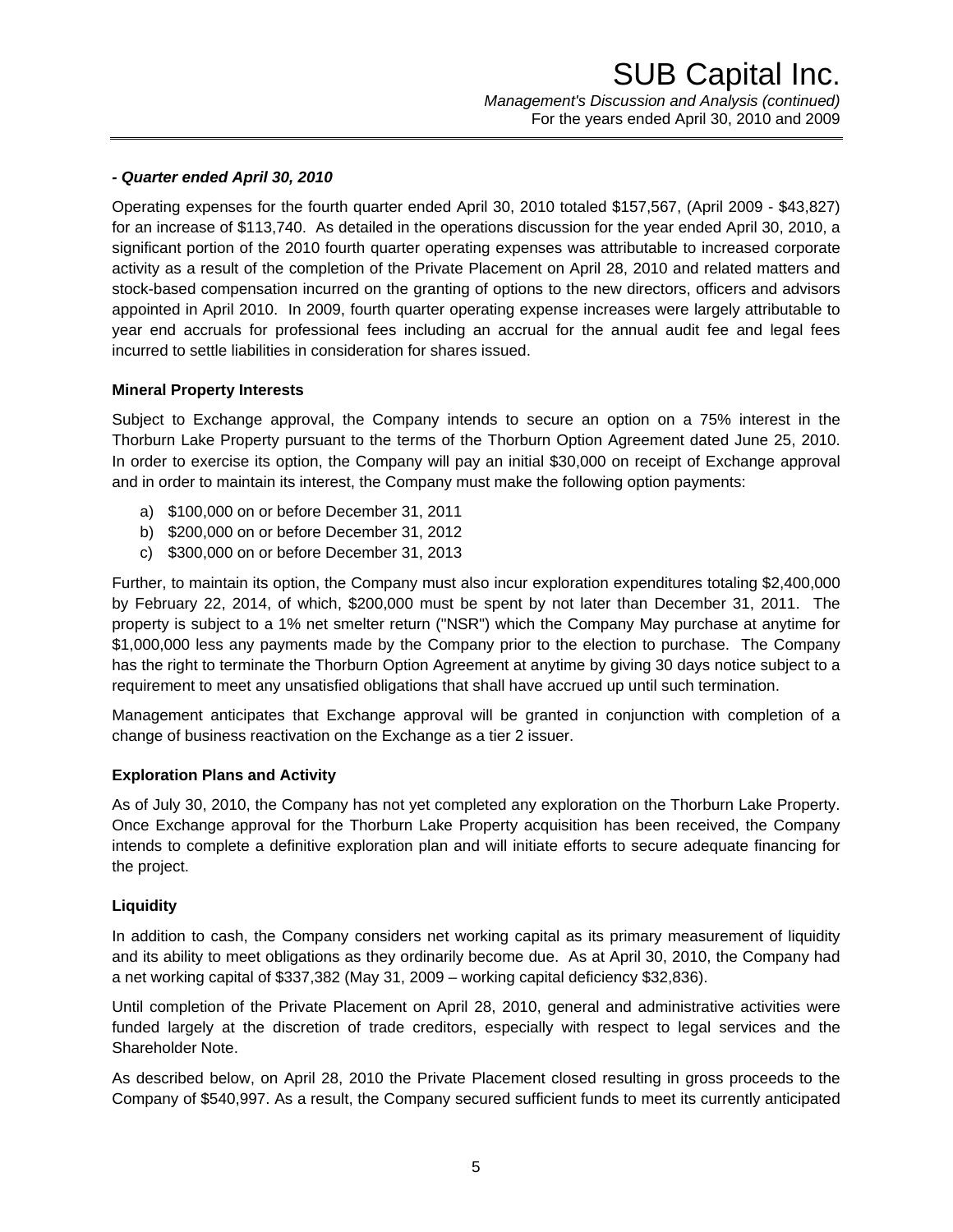minimal operating requirements as they become due for at least the next twelve months. However, these funds are insufficient to cover anticipated exploration and option commitments of up to \$330,000 by December 31, 2011, an additional option commitment of \$200,000 by December 31, 2012, an additional option commitment of \$300,000 by December 31, 2013 and a total of \$2,200,000 in exploration expenditures by February 22, 2014. Accordingly, the Company will need to secure additional financing if it wishes to maintain its interest in the Thorburn Lake Property.

# **Financing Activities and Capital Requirements**

After liquidating substantially all of its liabilities with proceeds realized from the Asset Sale on September 2, 2009, the Company did not have sufficient funds to meet on-going operating requirements. Accordingly, a \$50,000 credit facility under the Shareholder Note was arranged. As consideration for extending the credit facility, on August 29, 2008 the Company issued 22,416 common shares having a stated gross value of \$11,208 to cover financing fees paid to secure the credit facility. As of April 30, 2009, the Company had drawn down \$15,000 and a further \$15,000 was drawn down during 2010. On completion of the Private Placement on April 28, 2010, the Shareholder Note and related interest accrued thereon was repaid in full.

On November 26, 2008, pursuant to the of a terms debt settlement agreement, the Company issued 120,000 common shares as consideration for \$60,000 of debt.

On April 28, 2010, the Company completed the Private Placement by issuing 6,011,078 units at price of \$0.09 each to realize gross proceeds of \$540,997. Each unit consists of one common share with one share purchase warrant entitling the holder to purchase one additional share at a price of \$0.125 each at any time until April 28, 2011. In addition, as a portion of the Private Placement was subject to a 10% finder's fee, the Company issued 489,463 common shares for gross consideration of \$44,051 that was recorded as share issuance costs.

In conjunction with the proposed acquisition of the Thorburn Lake Property interest, the Company is currently seeking to complete a change of business reactivation to secure a tier 2 listing on the Exchange. Upon acceptance of the tier listing the Company intends to secure additional financing.

Although the Company has previously been successful in raising the funds required for its operations, there can be no assurance that the Company will have sufficient financing to meet its future capital requirements or that additional financing will be available on terms acceptable to the Company in the future.

The Company's overall success will be affected by its current or future business activities. The Company is in the process of acquiring and exploring its interests in a resource property and has not yet determined whether this property contain mineral deposits that are economically recoverable. The recoverability of expenditures incurred to earn an interest in this resource property are dependent upon the existence of economically recoverable reserves, securing and maintaining title and beneficial interest in the property, obtaining necessary financing to explore and develop the property, and upon future profitable production or proceeds from disposition of its resource property.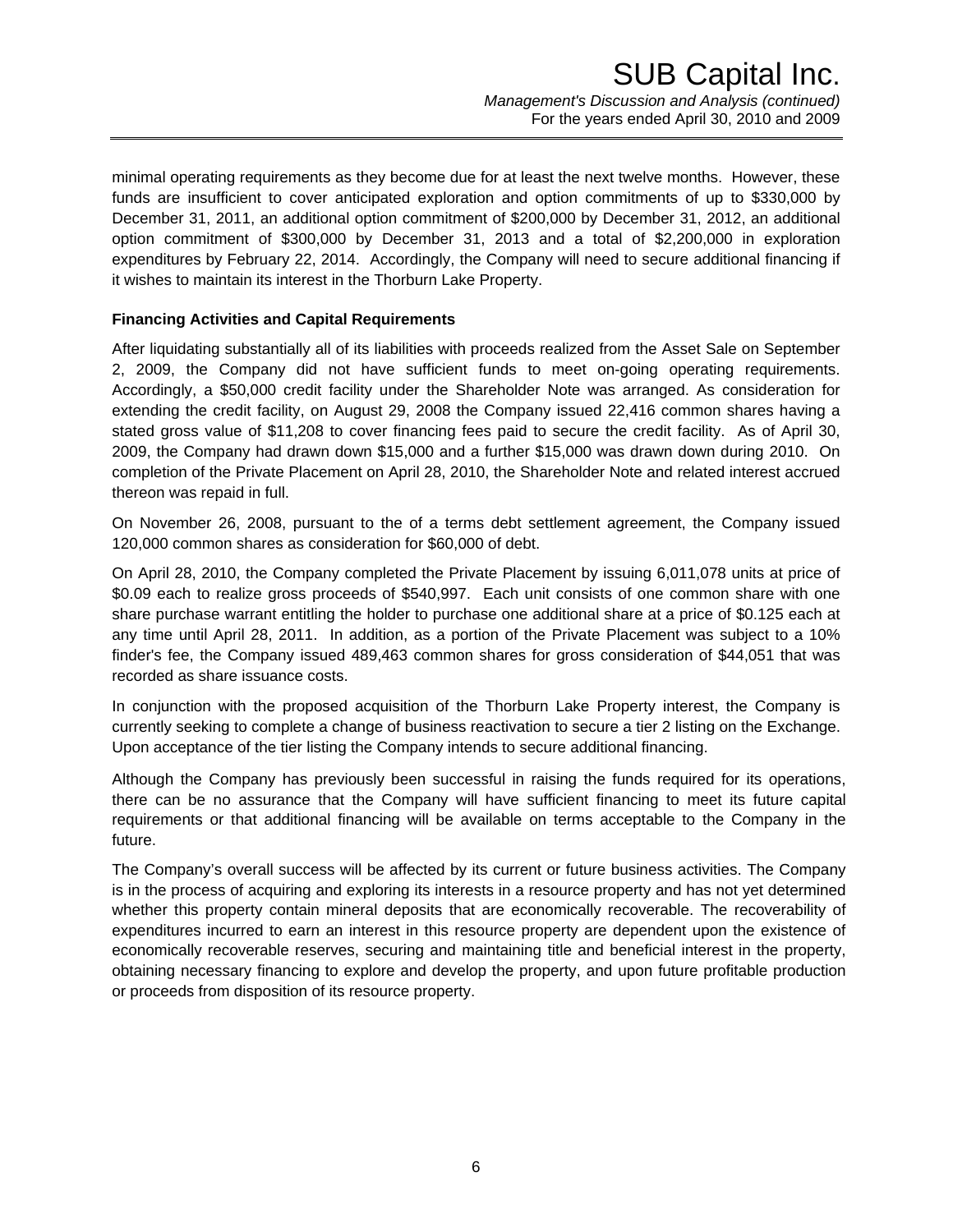### **Summary of Unaudited Quarterly Results**

|                             | April<br>2010            |      | Januarv<br>2010 | October<br>2009 | July<br>2009             | April<br>2009 |      | Januarv<br>2009 | October<br>2008 | July<br>2008 |
|-----------------------------|--------------------------|------|-----------------|-----------------|--------------------------|---------------|------|-----------------|-----------------|--------------|
| Total revenues              | ۰.                       | - \$ | $\sim$          | $\blacksquare$  | $\overline{\phantom{a}}$ |               |      |                 | 49.206          | \$<br>64.858 |
| <b>Total assets</b>         | 392.212                  |      | 20.978          | 22.153          | 22.282                   | 23.837        |      | 34.263          | 74.015          | 478.417      |
| Net book value of equipment | $\overline{\phantom{0}}$ |      | $\blacksquare$  |                 |                          |               |      |                 |                 | 379.111      |
| Net operating (losses)      | (157,567)                |      | (58.954)        | (14, 361)       | (1, 497)                 | (82.341)      |      | (41.397)        | 172.015         | (35, 294)    |
| Loss per share              | $(0.03)$ \$              |      | $(0.02)$ \$     | $(0.02)$ \$     |                          | (0.01)        | - \$ | (0.02)          | 0.07            | 0.01         |

In the quarter ended October 2008, assets declined on the completion of the Asset Sale and the Company recorded a related gain on sale of \$148,256.

### **Related Party Transactions**

The Company's operations included transactions with directors, officers and companies controlled by directors and officers as follows:

|                                                                                | 2010           |      | 2009   |
|--------------------------------------------------------------------------------|----------------|------|--------|
| Premium paid on shareholder credit facility                                    | $\blacksquare$ | - \$ | 11.208 |
| Interest on shareholder notes payable                                          | 3.629          |      | 13,495 |
| Advances from shareholder on demand note payable                               | 15.000         | - \$ |        |
| Legal fees incurred with a firm controlled by an officer                       | 42.814         |      |        |
| Administration fees incurred with firms controlled by an officer and director  | 10.000         | - \$ |        |
| Non-audit accounting fees paid to a firm controlled by an officer and director | 1.500          | - \$ |        |
| Share Issuance cost incurred with a firm contolled by an officer               | 20,300         |      |        |

Related party transactions are measured at the exchange amounts which is the amount of consideration agreed to between the related parties. The unpaid balance on these accounts included in accounts payable and accrued liabilities and in notes due to shareholders as at April 30, 2010 amounted to \$21,800 (2009 - \$nil).

### **Critical Accounting Estimates**

The accounting estimates considered to be significant to the Company include the recoverability of mineral property acquisition and deferred exploration costs, the fair value of stock-based compensation and financial instruments and the expected tax rates for future income tax recoveries.

#### **Recent Accounting Pronouncements**

### **International Financial Reporting Standards ("IFRS")**

In 2006, the Canadian Accounting Standards Board ("AcSB") published a strategic plan that will significantly affect financial reporting requirements for Canadian companies. The AcSB strategic plan outlines the convergence of Canadian generally accepted accounting principles with IFRS over an expected five year transitional period. In February 2008, the AcSB announced that 2011 is the changeover date for publicly-listed companies to use IFRS, replacing Canada's own generally accepted accounting principles. The date is for interim and annual financial statements relating to fiscal years beginning on or after January 1, 2011. The transition date of May 1, 2011 will require the restatement for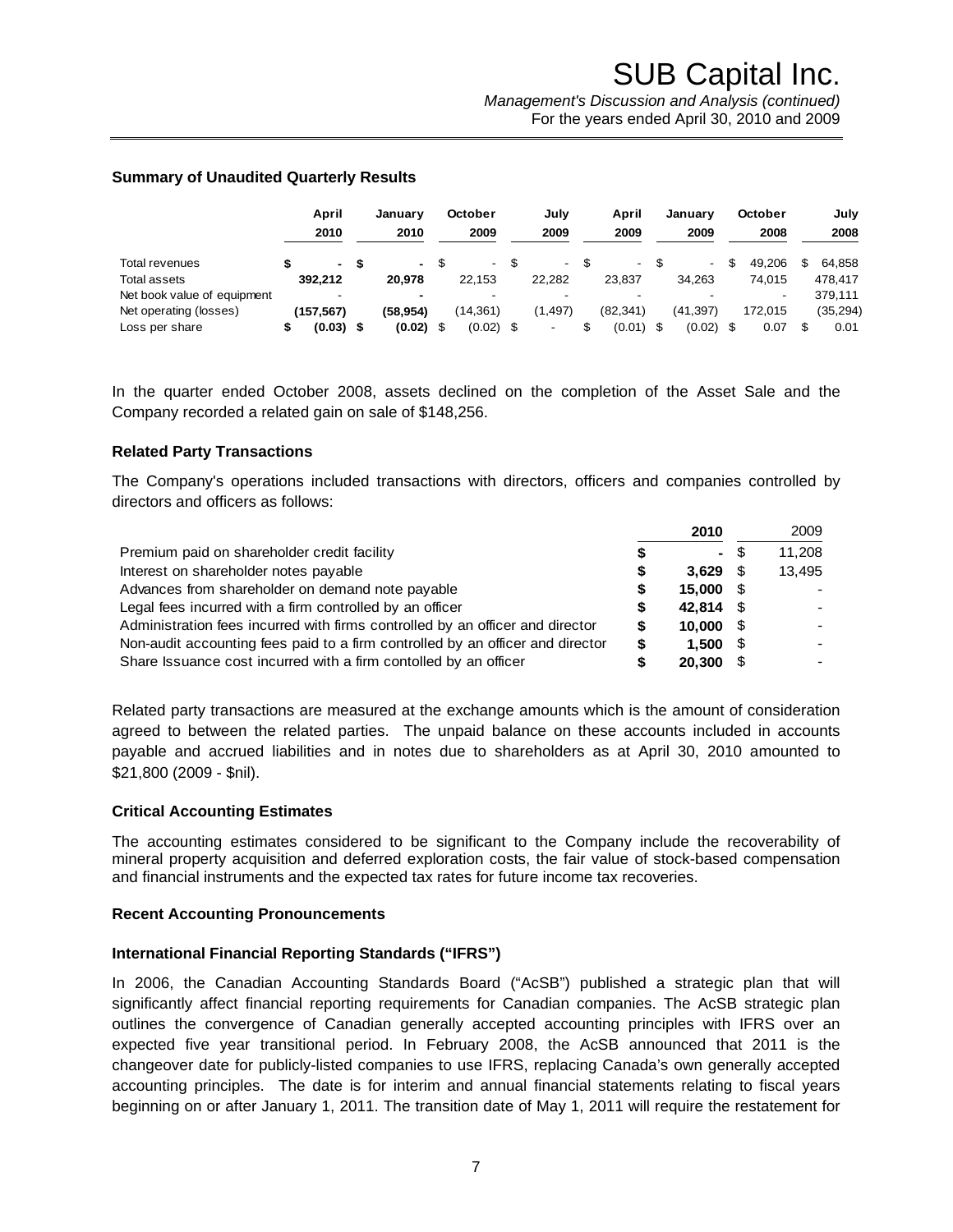comparative purposes of amounts reported by the Company for the year ended April 30, 2011. The Company has begun an internal diagnostic review to understand, identify and assess the overall effort required to produce financial information under IFRS, however, at this time, the financial reporting impact of the transition to IFRS cannot be reasonably estimated.

Other accounting pronouncements issued by the CICA with future effective dates are either not applicable or are not expected to be significant to the financial statements of the Company.

## **Financial Instruments**

The Company's financial instruments consist of cash, amounts receivable and accounts payable and accrued liabilities. Cash is measured at face value, representing fair value and is classified as held-fortrading. Receivables are measured at amortized cost and classified as loans and receivables. Accounts payable and accrued liabilities are measured at amortized cost and are classified as other financial liabilities. The fair value of these financial instruments approximates their carrying values unless otherwise noted.

At current operating levels, the Company's exposure to financial risk is considered minimal, however, in searching for business opportunities, management recognizes its potential for the exposure to a variety of financial instrument related to risk including:

### **a)Foreign currency risk**

Foreign currency risk is the risk that the fair values of future cash flows of a financial instrument will fluctuate because of changes in foreign exchange rates. If the Company elects to pursue a business opportunity in a foreign jurisdiction, it will be exposed to currency risk to the extent that expenditures that are denominated in any foreign currencies.

As at April 30, 2010, all financial instruments are denominated in Canadian dollars.

# **b)Credit risk**

Credit risk is the risk that one party to a financial instrument will fail to discharge an obligation and cause the other party to incur a financial loss. The Company's primary exposure to credit risk is on its cash held in bank accounts. All cash is currently deposited in bank accounts held with a major bank in Canada. As most of the Company's cash is held by the same Canadian bank there is a concentration of credit risk. This risk is managed by using a major bank that is a high credit quality financial institution as determined by rating agencies. The Company's secondary exposure to risk is on its amounts receivable. This risk is minimal as receivables consist primarily of refundable government goods and services taxes.

### **c)Liquidity risk**

Liquidity risk arises through the excess of financial obligations over available financial assets due at any point in time. The Company's objective in managing liquidity risk is to maintain sufficient readily available reserves in order to meet its liquidity requirements at any point in time. The Company intends to achieve this by maintaining sufficient cash and equivalents to meet obligations as they normally become due.

d) Interest rate risk

Interest rate risk is the risk of losses that arise as a result of changes in contracted interest rates. The Company is exposed to interest rate risk as bank accounts earn interest income at variable rates. The income earned on these bank accounts is subject to the movements in interest rates.

### **Outstanding Share Data**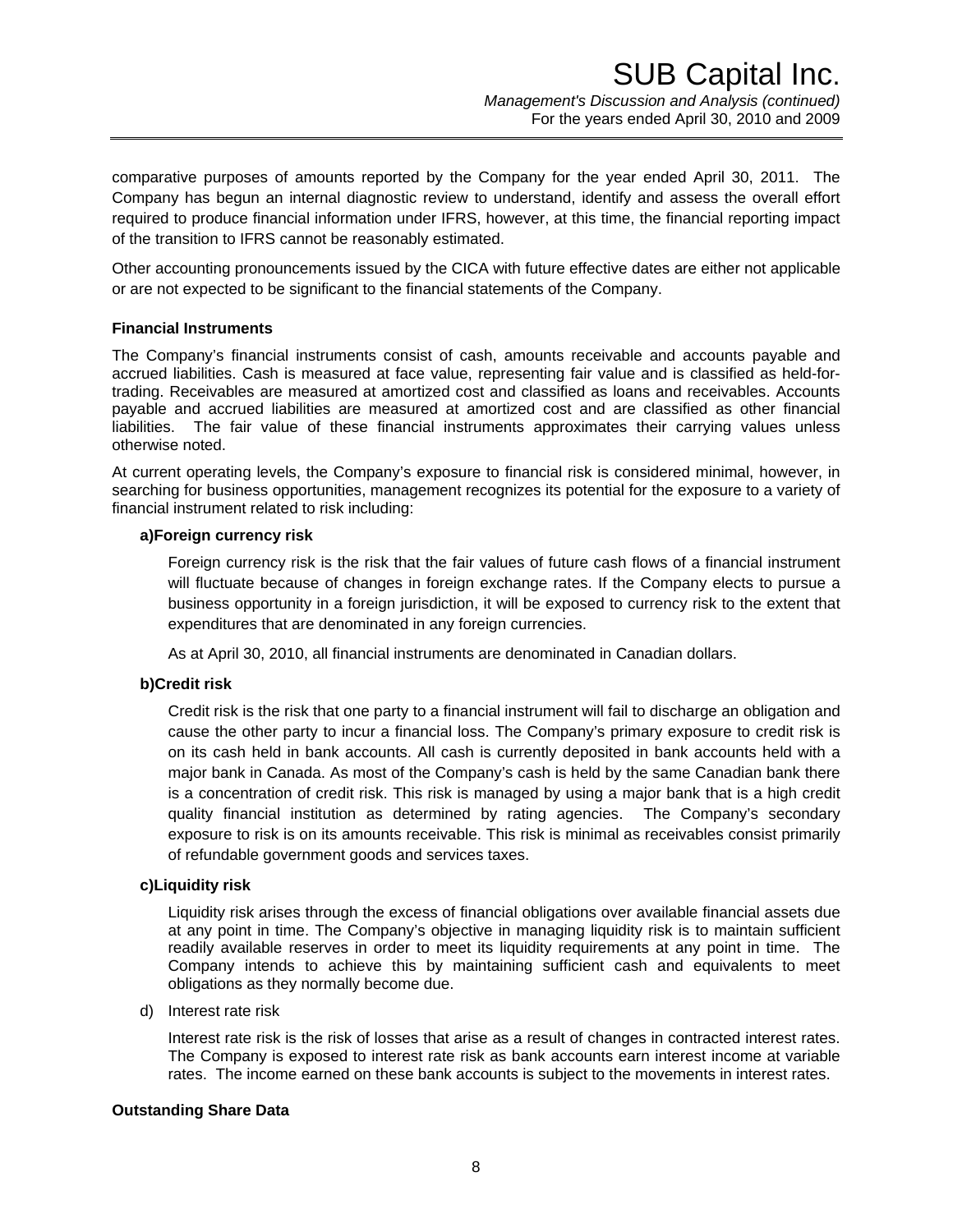The following table describes SUB's share capital structure as at July 30, 2010, the date of this MD&A.

|                        | Weighted<br>average<br>price<br>per share | <b>Total</b><br><b>Number of</b><br>common<br><b>Shares</b> |  |  |  |
|------------------------|-------------------------------------------|-------------------------------------------------------------|--|--|--|
| Common shares          |                                           | 10,395,294                                                  |  |  |  |
| Warrants               | \$0.344                                   | 8,201,431                                                   |  |  |  |
| Share purchase options | 0.128                                     | 911,000                                                     |  |  |  |

### **Risks and Uncertainties**

Natural resources exploration, development, production and processing involve a number of business risks, some of which are beyond the Company's control. These can be categorized as operational, financial and regulatory risks.

- Operational risks include: the Company may not be able to find, finance and develop a business opportunity.
- Financial risks include commodity or product prices, interest rates and foreign exchange risks, all of which are beyond the Company's control. Additional financial risks are the Company's ability to raise capital and to repay the Loan and other indebtedness it incurs. In addition, the events in the global financial markets that occurred in late 2008 and early 2009 had a profound impact on the global economy. Virtually all industries were impacted by these market conditions that included among other things, a slowdown in economic activity that affected major and emerging economies globally. These events could have a significant impact on the Company.
- Regulatory risks include the possible delays in securing regulatory approvals, licensing and, or permitting for the transactions that the Board of Directors believe to be in the best interest of the Company, and include increased fees for filings, the introduction of increasingly complex reporting requirements the cost of which the Company must meet in order to maintain its exchange listing.

### **Disclosure Controls and Procedures**

Disclosure controls and procedures ('DC&P') are intended to provide reasonable assurance that information required to be disclosed is recorded, processed, summarized and reported within the time periods specified by securities regulations and that information required to be disclosed is accumulated and communicated to management. Internal controls over financial reporting ('ICFR') are intended to provide reasonable assurance regarding the reliability of financial reporting and the preparation of financial statements for external purposes in accordance with Canadian generally accepted accounting principles.

TSX Venture listed companies are not required to provide representations in their annual and interim filings relating to the establishment and maintenance of DC&P and ICFR, as defined in Multinational Instrument MI 52-109. In particular, the CEO and CFO certifying officers do not make any representations relating to the establishment and maintenance of (a) controls and other procedures designed to provide reasonable assurance that information required to be disclosed by the issuer in its annual filings, interim filings or other reports filed or submitted under securities legislation is recorded, processed, summarized